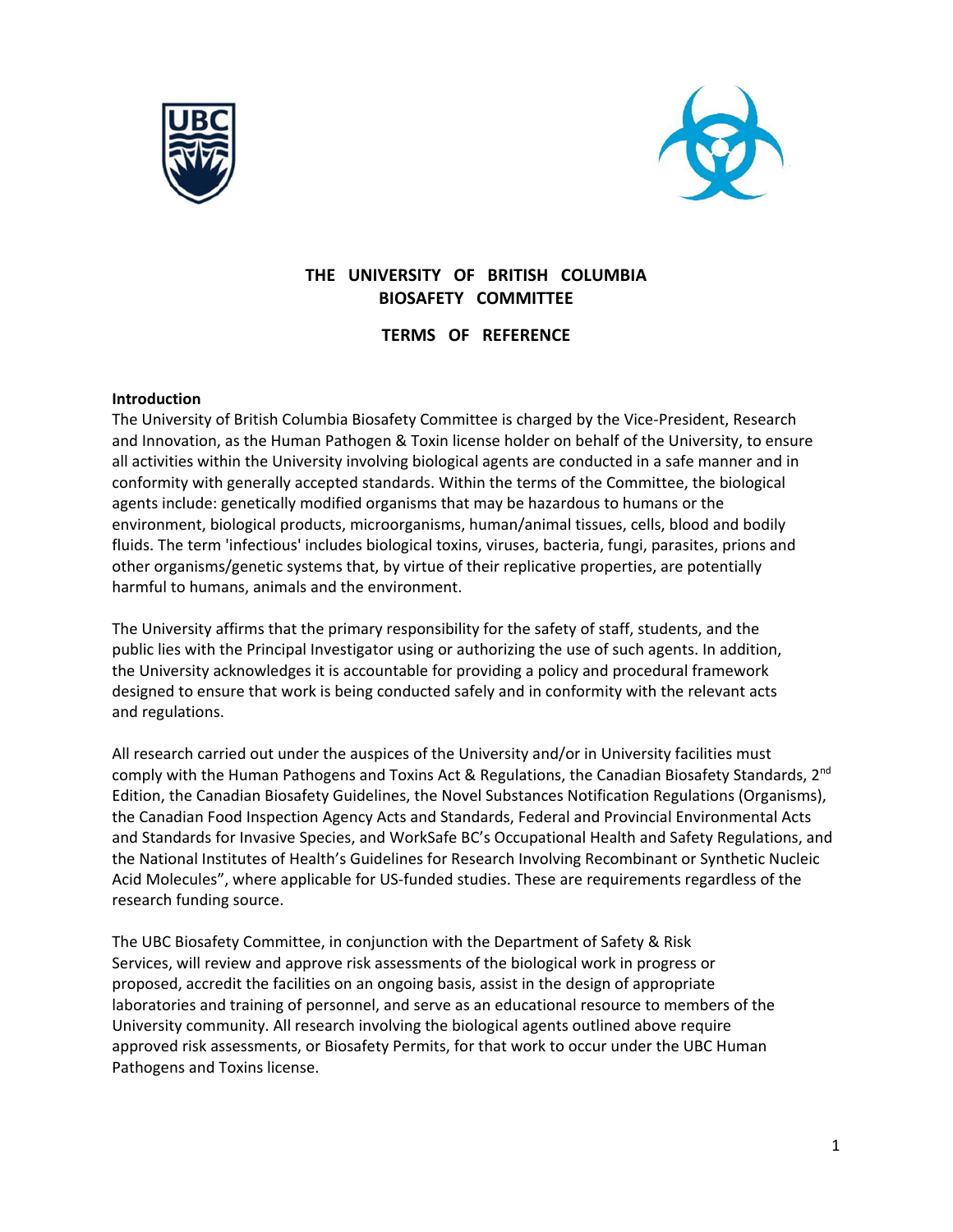## **Mandate**

The UBC Biosafety Committee serves as an expert committee that can provide the University with information, informed opinion, and advice in matters that promote biological safety for UBC faculty, staff, students, visitors and the community. The purpose of the Committee is to help people solve biosafety problems and to assist researchers with their work. It also reviews, monitors and approves research occurring under the UBC Human Pathogens and Toxins License as per UBC Policy SC1 ‐ Occupational and Research Health and Safety Policy (Health and Safety Policy).

### **Responsibilities**

Recommending policies, guidelines and procedures that promote the practice of biological safety and security in the handling of microorganisms, their products, their vectors, and potentially contaminated materials to individual researchers, as well as the University.

Reviewing all UBC biosafety risk assessments to ensure that the practice and the facilities described are suitable to ensure the biological safety of all participants associated with the proposed research, and are consistent with regulations, standards, and approved policies & guidelines.

The investigator has the right to appeal if the final decision of the Biosafety Committee is to reject a protocol. The request for appeal is to be made to the Associate Vice‐President, Research and Innovation of the University of British Columbia.

The Committee may withdraw the approved permit related to any work that is considered to pose an undue biosafety risk and to require the immediate cessation of that work.

Providing expert opinion, guidance and support for the Department of Safety & Risk Services in its endeavours to promote through education, inspection, and certification, the biological safety and security of faculty, staff, students, visitors and the community.

Collecting information through the investigation of issues that directly relate to biological safety and security.

Providing a link with other biosafety experts in the city, province, country and the international community in order to ensure that faculty, staff, and students have the benefit of the most current knowledge and opinion on matters integral to biological safety and security.

Biosafety cannot be considered in isolation of other health and safety issues in research and teaching. The Chair shall liaise with other advisory committees as necessary, such as Environmental Management Systems Advisory Committee, The Joint Occupational Health & Safety Committees, the UBC Advisory Committee on Chemical Safety, Radiation Safety Committee, Clinical Research Ethics Boards, and the Animal Care Committee.

#### **Membership and Committee Administration**

All positions, excluding ex officio, on the Committee are held for a term of three years and may be renewed for an additional term, to a total of six years.

The Committee Chair will be appointed by the Vice‐President, Research and Innovation for two years and may be appointed for an additional two terms to a total of six years.